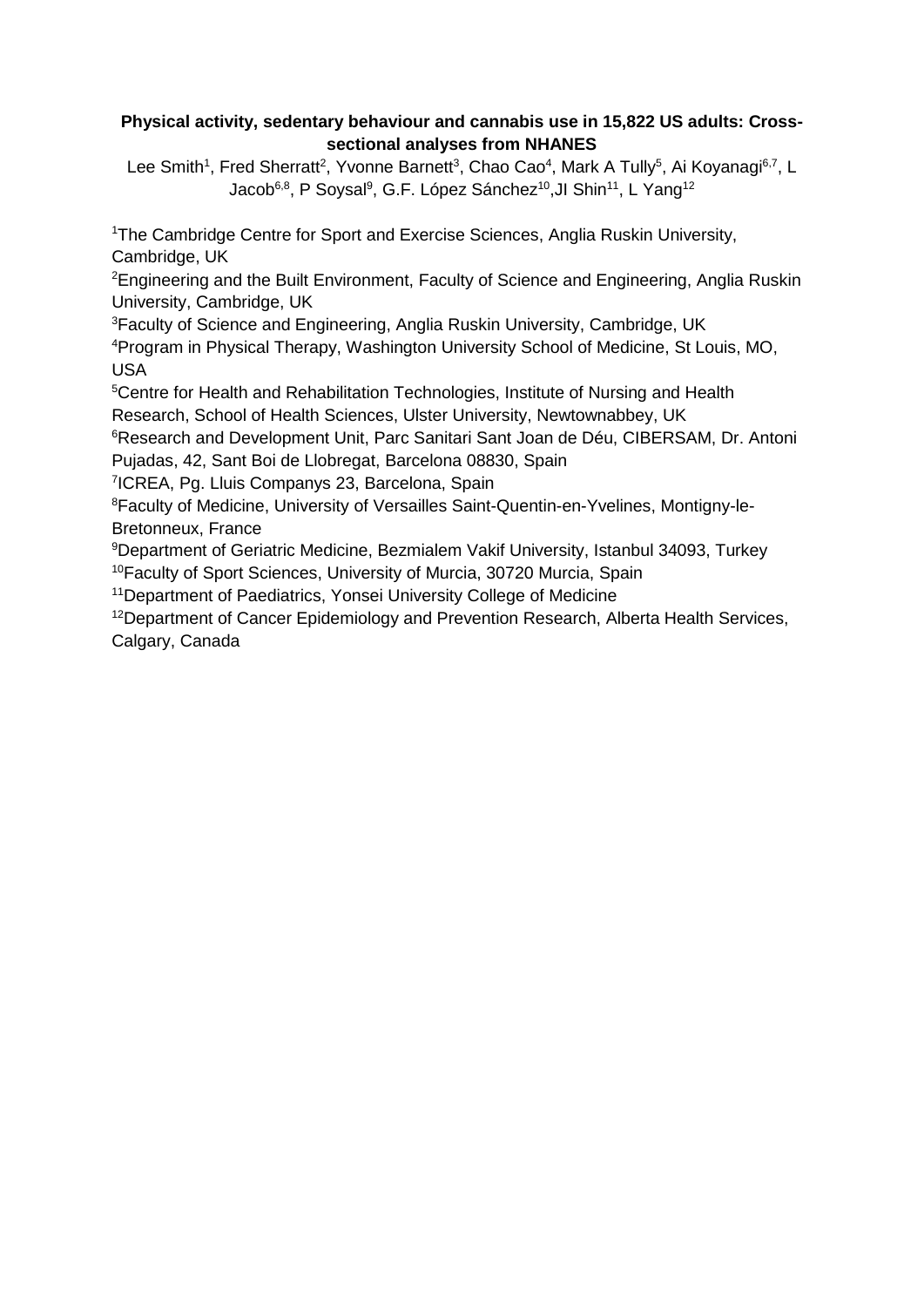### **ABSTRACT**

**Objectives**: The aim was to analyse the overall and sex-specific associations between cannabis use and physical activity and sedentary behaviour.

Study design: Cross-sectional analyses from the National Health and Nutrition Examination Survey (NHANES).

**Methods**: Data on cannabis use and leisure time physical activity and sedentary behaviour from NHANES cycles 2007e2008 to 2015e2016 were analysed. Multivariable regression models were carried out.

**Results**: About 15,822 participants were analysed (mean age ± standard error ¼ 37.5 ± 0.19 years, range 20e59 years). Significantly higher odds were found for being active and ever used cannabis in the overall sample (odds ratio [OR] ¼ 1.2, 95% confidence interval [CI]: 1.1e1.4) and in males (OR ¼ 1.3, 95% CI: 1.1 to 1.5) and females (OR ¼ 1.2, 95% CI: 1.0e1.4), respectively. In respective of sedentary behaviour, ever used cannabis was associated with higher odds of TV viewing 2 h/day in the overall sample (OR ¼ 1.2, 95% CI: 1.0e1.4). However, this association was observed in males only (OR ¼ 1.3, 95% CI: 1.1e1.6). Ever used cannabis was associated with total sitting time (beta-coefficient ¼ 0.3, 95%CI: 0.1e0.4), which was more evident in females (beta-coefficient ¼ 0.4, 95% CI: 0.1e0.6).

**Conclusions**: Cannabis consumption was associated with higher levels of physical activity and sitting time. When intervening to reduce cannabis consumption in the US populations, it may be appropriate to promote physical activity and ensure physical activity is maintained once cannabis consumption is stopped.

**Key words:** Cannabis, physical activity, sedentary, NHANES, USA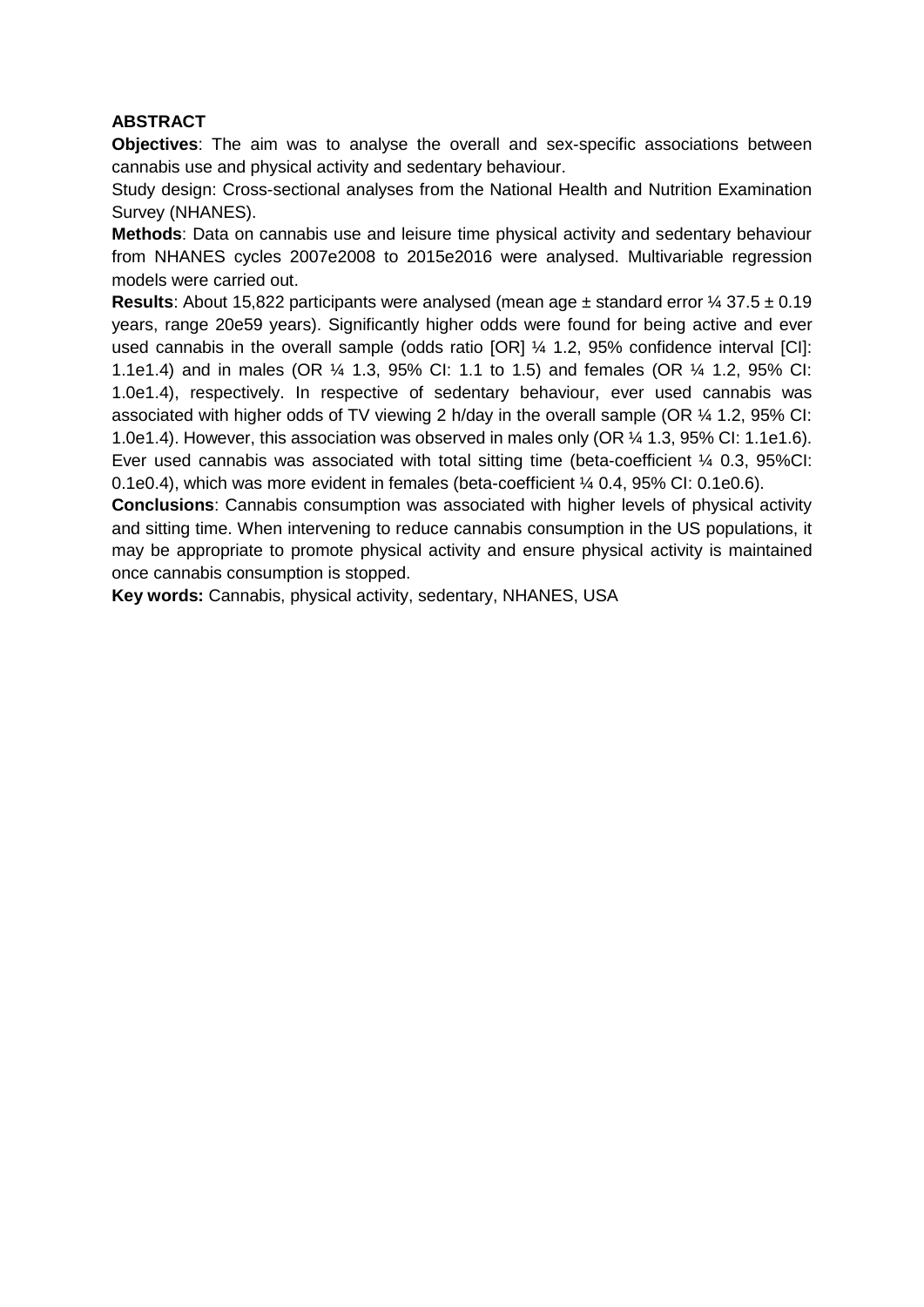#### **Introduction**

Physical activity may be defined as any bodily movement produced by skeletal muscle that results in energy expenditure.<sup>1</sup> Importantly, regular and sustained participation in physical activity is beneficial for almost every facet of health. $<sup>2</sup>$  In light of this knowledge, global</sup> governments have developed recommended physical activity guidelines. For example, The Physical Activity Guidelines for the Americans state that 'for substantial health benefits, adults should do at least 150 min (2 h and 30 min) to 300 min (5 h) a week of moderate-intensity, or 75 min (1 h and 15 min) to 150 min (2 h and 30 min) a week of vigorous-intensity aerobic physical activity'.<sup>3</sup> However, despite health benefits and guidance in 2018 just 53.3% of US adults met physical activity guidelines.<sup>4</sup>

At the opposite end of the energy expenditure continuum to physical activity is sedentary behaviour defined as any waking behaviour characterised by an energy expenditure 1.5 metabolic equivalents, while in a sitting, reclining or lying posture.<sup>5</sup> A high level of sedentary time is detrimental to most facets of health. $6$  In light of this, the US physical activity quidelines state that 'adults should move more and sit less throughout the day'. However, despite such guidance levels of sedentary time in the US adult population is high.<sup>7</sup>

To promote physical activity and reduce sedentary time correlates of these behaviours need to be identified. Correlates can either be modifiable or non-modifiable. A plethora of literature exists on the identification of correlates of physical activity and sedentary behaviour.<sup>8,9</sup> However, one potential understudied correlate is that of cannabis consumption. On one hand, cannabis consumption may be associated with being less physically active and more sedentary owing to decreased lung function associated with chronic cannabis use, or increased apathy and lack of motivation.<sup>10,11</sup> However, it may also be associated with increased physical activity levels and reduced sedentary time. Indeed, the World Anti-Doping Agency has included cannabis as a prohibited substance, as it is believed to potentially enhance sports performance<sup>12</sup> via decreased pain,<sup>13,14</sup> increased relaxation among high performance athletes <sup>15,16</sup> and improved oxygenation to tissues.<sup>17</sup> It is clear, however, that this research may not be generalisable to those who are not professional athletes.

Literature surrounding cannabis use and physical activity and sitting time is limited and has predominately focused on adolescents. In a small sample of adolescents, those who engaged in high levels of vigorous physical activity used cannabis less often than those with low levels of vigorous physical activity.<sup>18</sup> Another study in a sample of US adolescents found that low levels of physical activity was associated with cannabis use.<sup>19</sup> A study in a sample of adolescents from low- and middle-income countries found that current and past cannabis use were associated with significantly lower odds for achieving adequate levels of physical activity.<sup>20</sup> The association between sedentary behaviour and cannabis use has also been investigated but, similar to physical activity, predominantly in adolescents. For example, in a large sample of adolescents from low- and middle-income countries, it was found that frequent cannabis use is associated with increased odds for being more sedentary.<sup>21</sup>

To our knowledge, the only study carried out on this topic in adults utilised the National Health and Nutrition Examination Survey (NHANES) data set and found that both current and past cannabis use were associated with lower odds of recreational moderate physical activity.<sup>22</sup> However, this study has key limitations including no sex-specific investigation despite the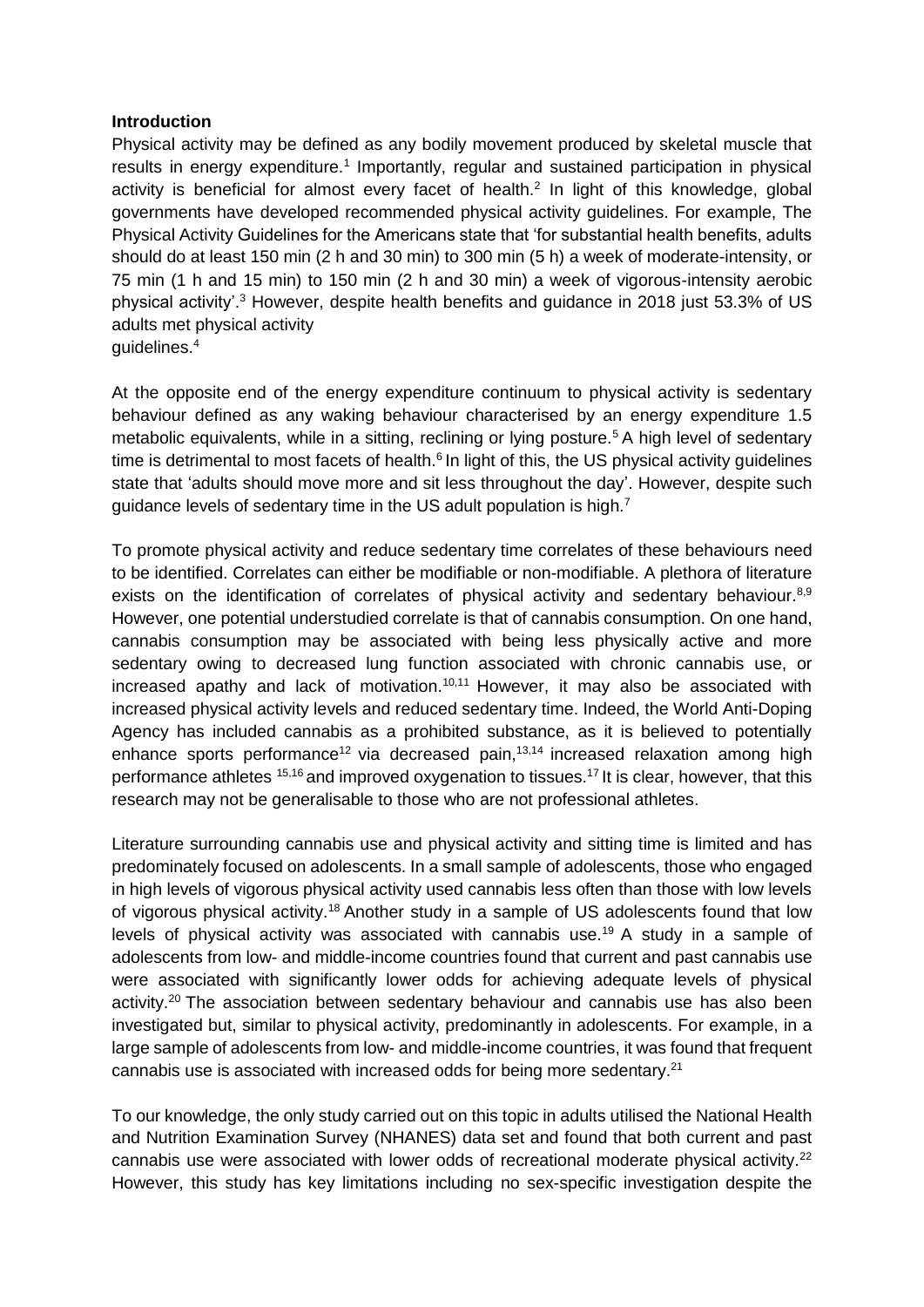documented sex difference in cannabis use and physical activity level, using data only up to 2014, and not controlling for several important confounding variables including chronic conditions and other drug use. Finally, the relationship between cannabis use and sedentary behaviour was not investigated.

Therefore, the aim of the present study was to analyses the overall and sex-specific associations between cannabis use and physical activity and sedentary behaviour using the most recent waves from the NHANES study and controlling for important potentially confounding variables including chronic condition and other drug use, among others. It is hypothesised that there would be overall and sex-specific associations between cannabis use and physical activity and sedentary behaviour.

#### **Methods**

#### *Study population*

NHANES was designed to provide cross-sectional estimates on the prevalence of health, nutrition and potential risk factors among the civilian non-institutionalised US population up to 85 years of age.<sup>23</sup> In brief, NHANES surveys a nationally representative complex, stratified, multistage, probability clustered sample of about 5000 participants each cycle in 15 counties across the United States. Survey participants were asked to attend physical examination in a mobile examination centre (see <https://wwwn.cdc.gov/nchs/nhanes/analyticguidelines.aspx> for details on sampling). The NHANES obtained approval from the National Centre for Health Statistics Research Ethics Review Board and participants provided written informed consent. We extracted and aggregated data on weight status, leisure time physical activity and total sitting time outcomes, and other characteristics from NHANES from cycle 2007e2008 to 2015e2016 (see <https://wwwn.cdc.gov/nchs/nhanes/continuousnhanes/default.aspx> for details on data collection procedure and descriptive statistics for each study cycle). Owing to distinct physical activity and sedentary behaviour pattern between age groups, we focused on adults who were aged 20e59 years and excluded adolescents  $(10e19 \,\mathrm{years})^{24}$  and older adults (60 years) $25$  in accordance with the World Health Organization definition. We further excluded participants provided no information on measures of exposure, outcomes and covariates in the analyses.

#### *Cannabis use*

Information on cannabis use was self-reported during the Mobile Examination Centre interview using a drug use questionnaire. Data were available among participants aged 18e69 years. Two metrics on cannabis use were derived: ever used cannabis and time from last regular cannabis use. Study participants were asked 'Have you ever, even once, used marijuana or hashish?', and 'How long has it been since you last smoked marijuana or hashish at least once a month for one year?' We summarised the cannabis data using a binary variable, indicating whether participants ever (no/any) used cannabis. The time since last regular use were summarised in six categories (<1, 1e<2, 2e<3, 3e<4, 4e<5, 5þ years), then collapsed into <1, 1e<5 and 5 years due to the small proportion of participants in the middle categories.

#### *Self-reported physical activity and sedentary behaviour*

Participants self-reported their activity patterns using questions based on the Global Physical Activity Questionnaire.<sup>26</sup> Levels of leisure time physical activity were calculated as the minutes per week that participants reported participating in moderate- to vigorous-intensity physical activity (MVPA). Participants reported the frequency and duration of physical activity in a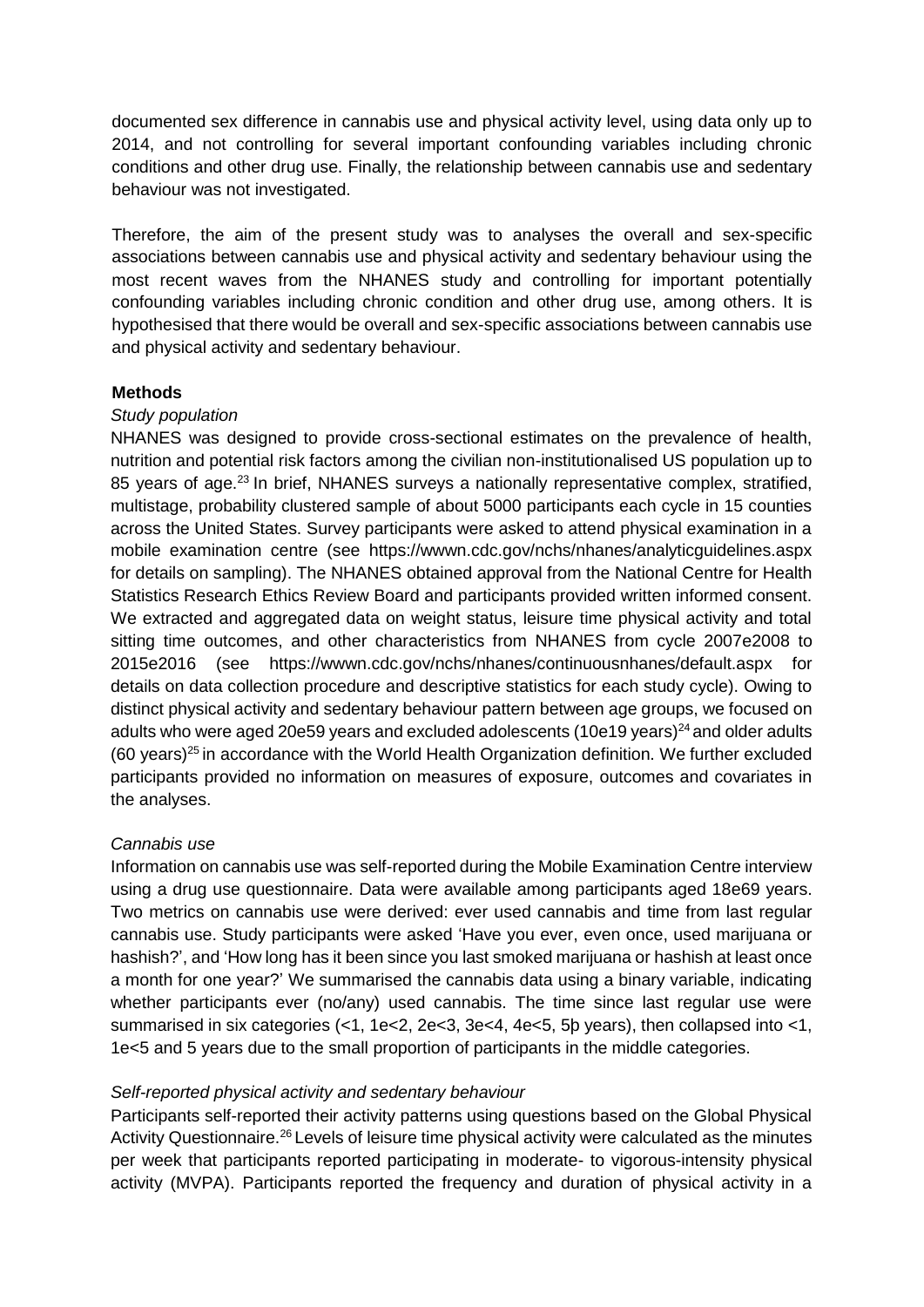typical week, at vigorous and moderate intensities, respectively. We summarised the total number of minutes for physical activity for each intensity and classified participants as inactive (zero min/week MVPA) and active (>0 min/week MVPA).

Participants self-reported '(in a typical week) how much time (minutes) do you usually spend sitting (or reclining) on a typical day? (including time spent sitting at a desk, sitting with friends, travelling in a car or bus, or train, reading, playing cards, watching television, or using a computer)'. To measure total sedentary time, participants' responses were converted to hours per day.<sup>27</sup> Responses higher than 720 min/day (2/3 of waking hours) were considered to be implausible values and excluded. $28$  Although this specific question has not been previously validated, it is similar to the sedentary question in the International Physical Activity Questionnaire (IPAQ) short-form: 'During the last 7 days, how much time did you usually spend sitting on a week-day/weekend day?'. The IPAQ short-form sitting question was developed as a separate indicator from the physical activity score, and has shown high repeatability (testretest Spearman's rho > 0.71) and adequate validity (criterion validity Spearman's rho > 0.45) against CSA accelerometer (a criterion measure for free-living physical activity) in US adult samples.<sup>29</sup>

Participants were also asked 'Over the past 30 days, on average, how many hours per day did you sit and watch television or videos?' and 'Over the past 30 days, on average, about how many hours per day did you use a computer or play computer games outside of school or work?' with options of none, less than 1 h, 1 h, 2 h, 3 h, 4 h or 5 h or more per day. These responses were categorized into less than 2 vs 2 h/day or more for TV viewing and less than 1 vs 1 h/day or more for computer use.<sup>7</sup> These cut offs, previously used in other studies, also approximated the median values in the present study population. Both the NHANES questions have shown evidence of test-retest reliability in measuring television or video watching (intraclass correlation coefficient, 0.32) and computer use (intraclass correlation coefficient, 0.69) in the US adult sample.<sup>27</sup>

#### *Sociodemographic and behavioural characteristics*

Data on age, sex, body mass index (BMI), race and ethnicity, marital status, family poverty ratios (as an indicator of household income level), education level, smoking status, chronic conditions, depressive symptoms and drug use status on cocaine, heroin and methamphetamine were extracted. Weight and height were measured to calculate BMI as weight in  $kg/(height \text{ in metres})^2$ . We categorised study participants into BMI categories: underweight (<18.5 kg/m<sup>2</sup>), normal weight (18.5e24.9 kg/m<sup>2</sup>), overweight (25.0e29.9 kg/m<sup>2</sup>) and obese  $(30.0 \text{ kg/m}^2)$ .<sup>30</sup> Based on self-reported race and ethnicity, participants were classified into one of the four racial/ethnic groups: non-Hispanic white, non-Hispanic black, Hispanic and other. Marital status was summarised into two groups: living with someone (married or living with partner) and living alone (widowed, divorced, separated or never married). Family poverty ratios were classified into <1 (lower income), 1e<2, 2e<4 and 4b (higher income). Education levels were classified into three groups: less than high school, high school and above high school. Smoking status was classified into three smoking groups: never smokers (did not smoke 100 cigarettes in lifetime and do not smoke now), former smokers (smoked 100 cigarettes in lifetime and do not smoke now) and current smokers (smoked 100 cigarettes in lifetime and smoke now). The presence of chronic conditions was classified into a binary variable indicating whether a participant had ever been told by a health professional to have the following conditions: diabetes, cardiovascular disease and cancer. Depressive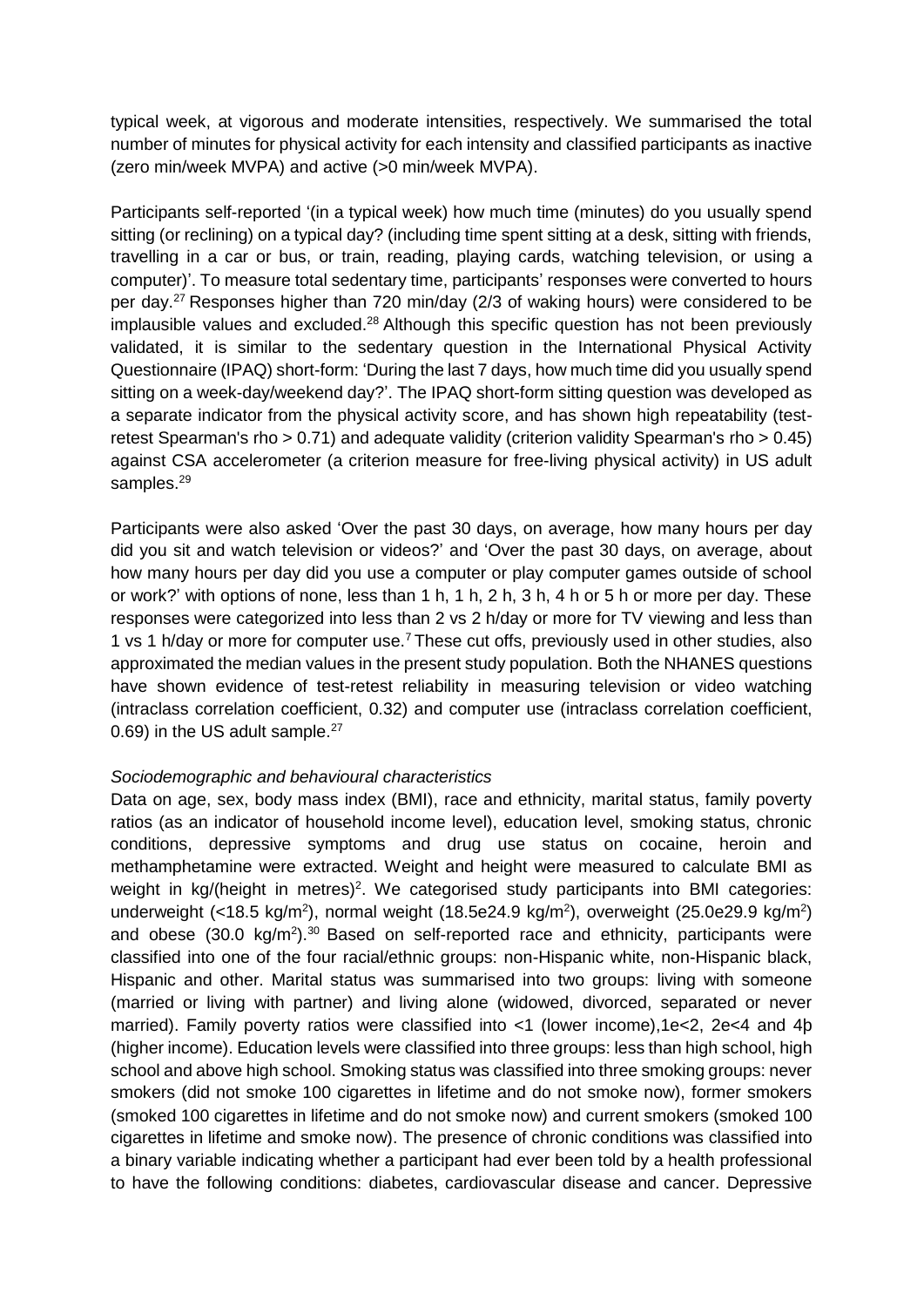symptoms were assessed using the Patient Health Questionnaire (PHQ-9), a valid 9-item depression screener.<sup>31</sup> The total score of PHQ-9 ranged from 0 to 27, and was categorised as 'none or minimum' (0e4), 'mild' (5e9), 'moderate' (10e14), 'moderately severe' (15e19) and 'severe' (20e27) for depression severity. Finally, we extracted data from the drug use questionnaire on the use of other drugs including cocaine, heroin and methamphetamine (yes/no).

#### *Statistical analysis*

Survey analysis procedures were used to account for the sample weights, stratification and clustering of the complex sampling design to ensure nationally representative estimates. We summarised weighted means and standard errors for age and weighted proportions for categorical variables by ever used cannabis (no/any).

Univariate, age-adjusted, multivariable-adjusted regressions were used to estimate the association of cannabis use (yes/no) and time since last cannabis use with physical activity level, TV viewing, PC use and total sedentary time. Logistic regression was used for physical activity (active vs/inactive), TV viewing (≥2 h/day vs. <2 h/day) and PC use (≥1 h/day vs. <1 h/day). Linear regressions were used for total sedentary time (hours). All models were carried out in the overall sample, and in male and female sex, respectively. Multivariable models were adjusted for age, BMI, sex (in overall model), race/ethnicity, marital status, education attainment, family poverty ratio, smoking status, chronic condition (diabetes, cardiovascular disease and cancer), depression symptoms, and the use of other drugs. Finally, we additionally adjusted for total sedentary time in physical activity models; and adjusted for physical activity in models for TV viewing, PC use and total sedentary time. All statistical significance was set at P < 0.05. All statistical analyses were performed using STATA version 14.0 (STATA Corp., TX, USA).

# **Results**

There were 15,822 participants (mean age  $\pm$  standard error = 37.5  $\pm$  0.19 years, range 20–59 years) included in NHANES study cycles 2007–2016 who reported valid data on cannabis use, physical activity and sedentary behaviours. Overall, 59.3% of participants reported ever used cannabis at least once. Their characteristics are compared and presented in Table 1. Those who ever used cannabis were more likely to be male, non-Hispanic white, living alone, had higher education level, free of chronic conditions (diabetes, cardiovascular disease and cancer), had higher level of depressive symptoms and used other drugs (all P value < 0.05). About one-third of the participants used cannabis in the past year, and half of the participants last used cannabis over 5 years ago. We collapsed participants whose last cannabis use were between 1 and <5 years in one group for the regression analyses.

Table 2 summarises the univariate, age-adjusted, multivariable-adjusted and mutually adjusted associations of ever used cannabis with physical activity and sedentary behaviour. We observed significantly higher odds of being active associated with ever used cannabis in the overall sample (odds ratio [OR] = 1.2, 95% confidence interval [CI]: 1.1 to 1.4) and in males (OR = 1.3, 95% CI: 1.1 to 1.5) and females (OR = 1.2, 95% CI: 1.0 to 1.4), respectively. In respective to sedentary behaviour, ever-used cannabis was associated with higher odds of TV viewing ≥2 h/day in the overall sample (OR = 1.2, 95% CI: 1.0 to 1.4). However, this association was observed in males only ( $OR = 1.3$ ,  $95\%$  CI: 1.1 to 1.6), but not in females (OR  $= 1.1$ , 95% CI: 1.0 to 1.3). The associations between cannabis use and PC use were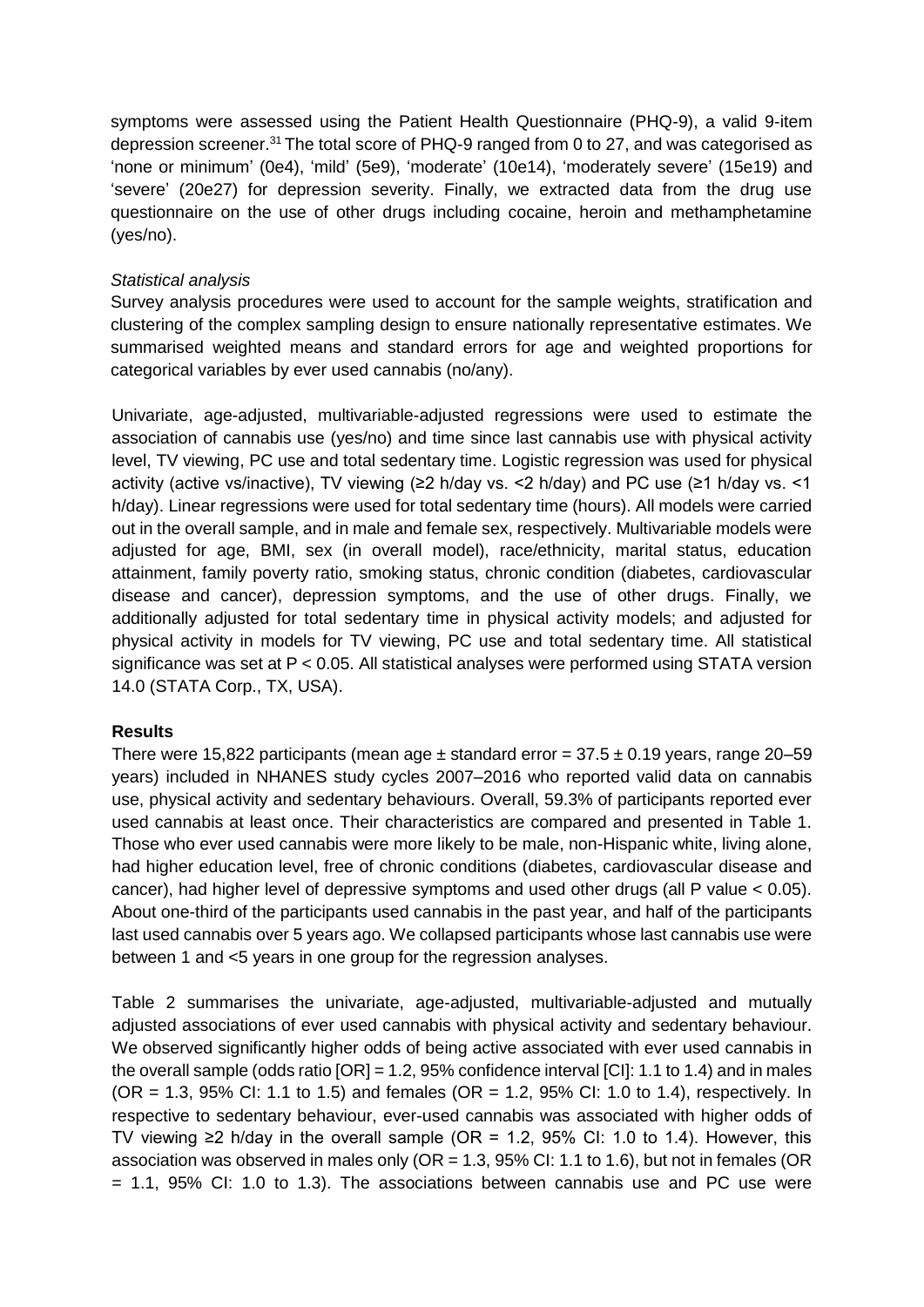insignificant. Ever used cannabis was associated with total sedentary time (beta-coefficient = 0.3, 95% CI: 0.1 to 0.4), which was more evident in females (beta-coefficient = 0.4, 95% CI: 0.1 to 0.6) but not significant in males (beta-coefficient = 0.1, 95% CI: −0.1 to 0.3).

We further examined the association of time since last cannabis use with physical activity and sedentary behaviour and present the results in Table 3. We observed largely null association between the time since last cannabis use and sedentary behaviour. Nevertheless, a significant association was observed with longer time since last cannabis use with lower odds of being physically active in the overall sample  $(1 - < 4$  years: OR = 0.8, 95% CI: 0.6 to 1.0; 5+ years:  $OR = 0.8$ , 95% CI: 0.7 to 0.9, P for trend = 0.033). The observed significance was driven by an association in males (1–<4 years:  $OR = 0.7$ , 95% CI: 0.6 to 1.0; 5+ years:  $OR = 0.8$ , 95% CI: 0.6 to 0.9, P for trend = 0.019), which was null in females  $(1 - < 4$  years: OR = 0.9, 95% CI: 0.6 to 1.2; 5+ years:  $OR = 0.9$ , 95% CI: 0.7 to 1.1, P for trend = 0.403). All observed associations remained similar in the mutually adjusted model.

## **Discussion**

The present study in a large representative sample of US adults found that those who had ever used cannabis had higher odds of being physically activity compared with those who had not. In terms of sedentary behaviour, males who had ever used cannabis were more likely to watch greater than 2 h of TV daily, but not females. Whereas females who had ever used cannabis had significantly higher levels of sedentary time than those who had not, but this association was not observed in males. Finally, in males, a longer length of time since last cannabis use was associated with lower levels of physical activity, but this was not observed in females. Taken together these results suggest that cannabis use is associated with higher levels of physical activity and higher levels of sedentary time per se.

In relation to physical activity, the current findings contradict what has previously been observed in adolescents<sup>20</sup> and the only previous study in adults.<sup>22</sup> This difference may be owing to differences in the ages of the populations studied, difference in the years the study data were collected, as well as differences in covariates. Indeed, the present study examined the sex-specific associations, and aimed to include a robust range of covariates, including chronic conditions and other drug use, to minimise the risk of confounding bias. The relationship between cannabis consumption and higher levels of physical activity in the present sample may be explained through several plausible pathways. First, previous literature has proposed that cannabis consumption may increase sporting performance<sup>12</sup> and thus those who reqularly use cannabis may have a competitive advantage when competing in sports. Second, cannabis consumption has been shown to reduce pain13,14 and therefore regular cannabis users may feel more physically capable to participate in an array of sporting activities. Third, at least in adolescents' peers have a strong influence on substance use attitudes and behaviour. Importantly, this influence operates because those who have friends who use substances are more likely to think that drug use is normative and thus appropriate.32 Indeed, those who are physically active tend to have larger social groups33 and thus may be more likely exposed to peers who consume cannabis. Although, we provide here some plausible pathways, further research of a qualitative nature is required to further identify social mechanisms that may lead to higher physical activity levels via cannabis consumption.

Taken together, the findings from the present analyses suggest that cannabis consumption is associated with higher levels of sedentary behaviour. The present findings support that of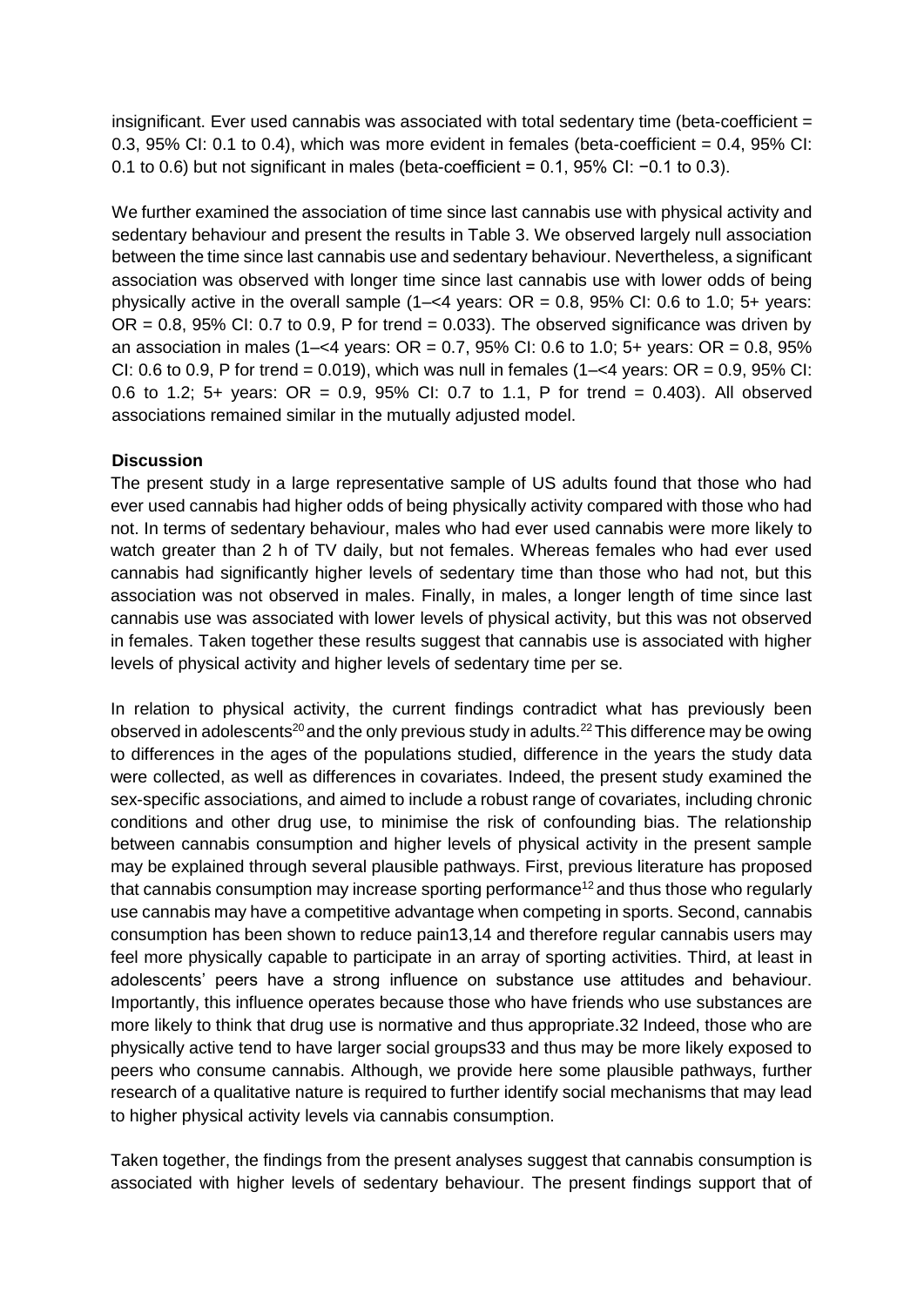previous literature that found similar findings.21 An increase in sedentary time through cannabis use may be explained through several pathways. First, frequent cannabis use has been shown to decrease motivation for none drug-related engagements.34,35 Second, a large body of evidence has suggested that cannabis use during adolescence may be particularly detrimental to brain development and to the emergence of psychopathology.36,37 Mental disorders such as depression, anxiety and psychosis are, in turn, associated with a more sedentary lifestyle in adulthood.38,39 Vice versa, sedentary behaviour may lead to depression and anxiety, which are both risk factors for cannabis use.40 It should be noted here that findings in the present study in relation to cannabis use differed between males and females that is cannabis use was associated with greater TV viewing time in males but not females and was associated with greater sedentary time in females but not males. Plausible explanations for these differences are not clear and further work of a qualitative nature is now required to identify potential plausible pathways.

The large representative sample, the statistical adjustment for important covariates, and the inclusion of physical activity, specific sedentary behaviour and total sedentary time as outcomes are strengths of the present analyses. However, present findings should be interpreted in light of the studies limitations. First, owing to the cross-sectional nature of the analyses, the direction of the association cannot be identified. However, it is likely to be bidirectional for both physical activity and sedentary time. Second, exposure and outcome variables were self-reported potentially introducing self-reporting and recall bias into the analyses. Third, only leisure time physical activity was reported and it is not known how cannabis consumption influences other forms of physical activity (e.g. occupational and transport).

In conclusion, in this large representative sample of US adults cannabis consumption was associated with both higher levels of physical activity and higher levels of sedentary time. When intervening to reduce cannabis consumption in the US populations, it may be appropriate to promote physical activity at the same time to ensure adequate levels of physical activity are maintained once cannabis consumption is stopped. The authors recommend that, for an effective promotion of physical activity, intervention programs of physical activity led by physical activity and health professionals should be carried out and embedded in habit theory to ensure sustainability.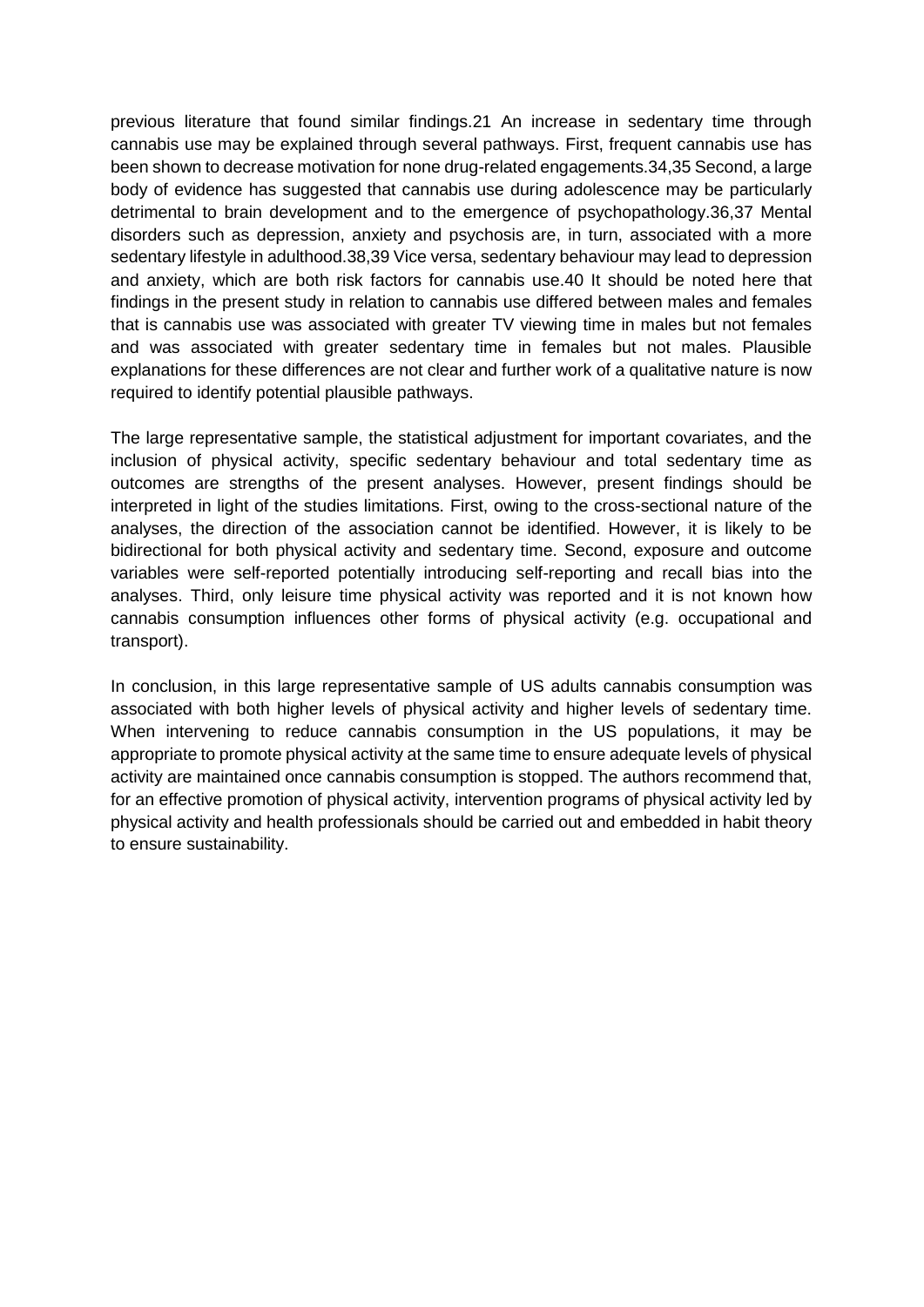# **References**

1. Caspersen CJ, Powell KE, Christenson GM. Physical activity, exercise, and physical fitness: definitions and distinctions for health-related research. Publ Health Rep 1985;100(2):126-31.

2. Warburton DE, Bredin SS. Health benefits of physical activity: a systematic review of current systematic reviews. Curr Opin Cardiol 2017;32(5):541e56.

3. U.S. Department of Health and Human Services. Physical activity guidelines for Americans. 2nd ed. Washington D. C.: U.S. Department of Health and Human Services; 2018.

4. Exercise or Physical Activity. Centers for Disease Control and Prevention; 2017. https://www.cdc.gov/nchs/fastats/exercise.htm. [Accessed 5 October 2020].

5. Tremblay MS, Aubert S, Barnes JD, et al. Sedentary behavior research network (SBRN) terminology consensus project process and outcome. Int J Behav Nutr Phys Activ 2017;14(1):75.

6. De Rezende LFM, Lopes MR, Rey-Lopez JP, et al. Sedentary behavior and health outcomes: an overview of systematic reviews. PloS One 2014;9(8):e105620.

7. Yang L, Cao C, Kantor ED, et al. Trends in sedentary behavior among the US population, 2001e2016. JAMA 2019;321(16):1587-97.

8. Choi J, Lee M, Lee, et al. Correlates associated with participation in physical activity among adults: a systematic review of reviews and update. BMC Publ Health 2017;17(1):356.

9. Prince SA, Reed JL, McFetridge C, et al. Correlates of sedentary behaviour in adults: a systematic review. Obes Rev 2017;18(8):915-35.

10. Bloomfield MA, Morgan CJ, Egerton A, et al. Dopaminergic function in cannabis users and its relationship to cannabis-induced psychotic symptoms. Biol Psychiatr 2014;75(6):470-8.

11. Lutchmansingh D, Pawar L, Savici D. Legalizing cannabis: a physician's primer on the pulmonary effects of marijuana. Curr Respir Care Rep 2014;3(4):200-5.

12. Gillman AS, Hutchison KE, Bryan AD. Cannabis and exercise science: a commentary on existing studies and suggestions for future directions. Sports Med 2015;45(10):1357-63.

13. Kozela E, Juknat A, Kaushansky N, et al. Cannabinoids decrease the th17 inflammatory autoimmune phenotype. J Neuroimmune Pharmacol 2013;8(5): 1265-76.

14. De Vita MJ, Moskal D, Maisto SA, et al. Association of cannabinoid administration with experimental pain in healthy adults: a systematic review and metaanalysis. JAMA Psychiatr 2018;75(11):1118-27.

15. Pillard F, Cances-Lauwers V, Godeau E, et al. Sport practice and cannabis consumption in a representative sample of French high school adolescents. Ann Med Interne 2001;152:28-36.

16. Huestis MA, Mazzoni I, Rabin O. Cannabis in sport. Sports Med 2011;41(11): 949-66.

17. Renaud AM, Cormier Y. Acute effects of marihuana smoking on maximal exercise performance. Med Sci Sports Exerc 1986;18(6):685-9.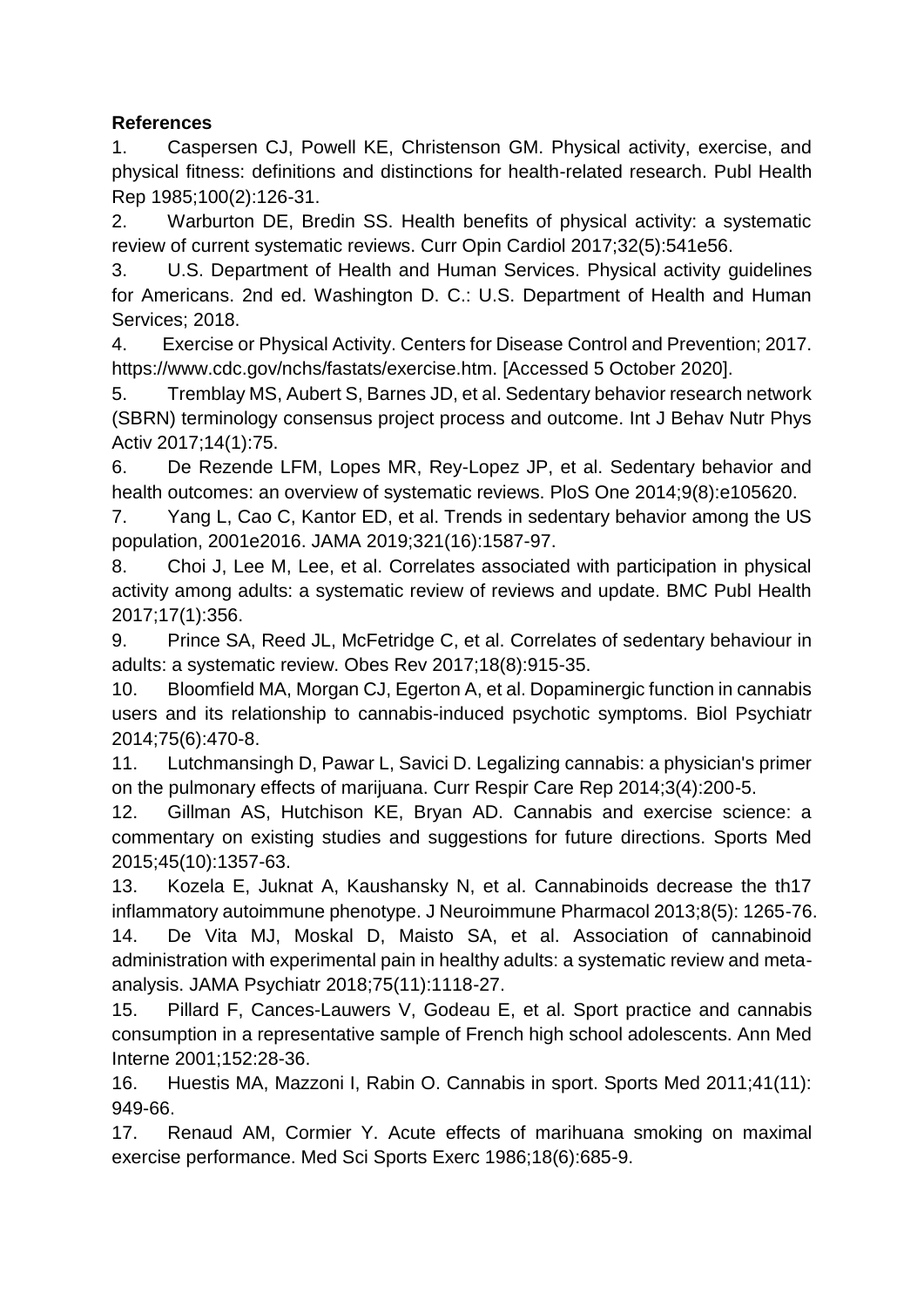18. Delisle TT, Werch CE, Wong, et al. Relationship between frequency and intensity of physical activity and health behaviors of adolescents. J Sch Health 2010;80(3):134-40.

19. Pate RR, Heath GW, Dowda M, et al. Associations between physical activity and other health behaviors in a representative sample of US adolescents. Am J Publ Health 1996;86(11):1577-81.

20. Ashdown-Franks G, Sabiston CM, Vancampfort D, et al. Cannabis use and physical activity among 89,777 adolescents aged 12-15 years from 21 low-and middleincome countries. Drug Alcohol Depend 2019;205:107584.

21. Vancampfort D, Firth J, Smith L, et al. Cannabis use and leisure-time sedentary behavior among 94,035 adolescents aged 12e15 years from 24 low-and middleincome countries. Addict Behav 2019;99:106104.

22. Vidot DC, Bispo JB, Hlaing WM, et al. Moderate and vigorous physical activity patterns among marijuana users: results from the 2007e2014 National Health and Nutrition Examination Surveys. Drug Alcohol Depend 2017;178:43-8.

23. Centers for Disease Control and Prevention. National health and nutrition examination survey online 2016. http://www.cdc.gov/nchs/nhanes.htm [accessed 5 October 2020].

24. World Health Organization. Adolescent health. https://www.who.int/healthtopics/adolescent-health#tab¼tab\_1. [accessed 6 January 2021].

25. World Health Organization. Ageing and health. https://www.who.int/newsroom/fact-sheets/detail/ageing-and-health. [accessed 6 January 2021].

26. Hallal PC, Andersen LB, Bull FC, et al. Global physical activity levels: surveillance progress, pitfalls, and prospects. Lancet 2012;380(9838):247-57.

27. Healy GN, Clark BK, Winkler EA, et al. Measurement of adults' sedentary time in population-based studies. Am J Prev Med 2011;41(2):216-27.

28. Harrington DM, Barreira TV, Staiano AE, et al. The descriptive epidemiology of sitting among US adults, NHANES 2009/2010. J Sci Med Sport 2014;17(4): 371-5.

29. Craig CL, Marshall AL, Sjostrom M, et al. International physical activity questionnaire: 12-country reliability and validity. Med Sci Sports Exerc 2003;35(8): 1381-95.

30. World Health Organization. Obesity: preventing and managing the global epidemic. Report of a WHO consultation, vol. 894. Geneva, Switzerland: World Health Organization technical report series; 2000. p. 1-253. i-xii.

31. Cao C, Hu L, Xu T, et al. Prevalence, correlates and misperception of depression symptoms in the United States, NHANES 2015-2018. J Affect Disord 2020;269:51-7.

32. Ter Bogt T, Schmid H, Nic Gabhainn S, et al. Economic and cultural correlates of cannabis use among mid-adolescents in 31 countries. Addiction 2006;101(2): 241- 51.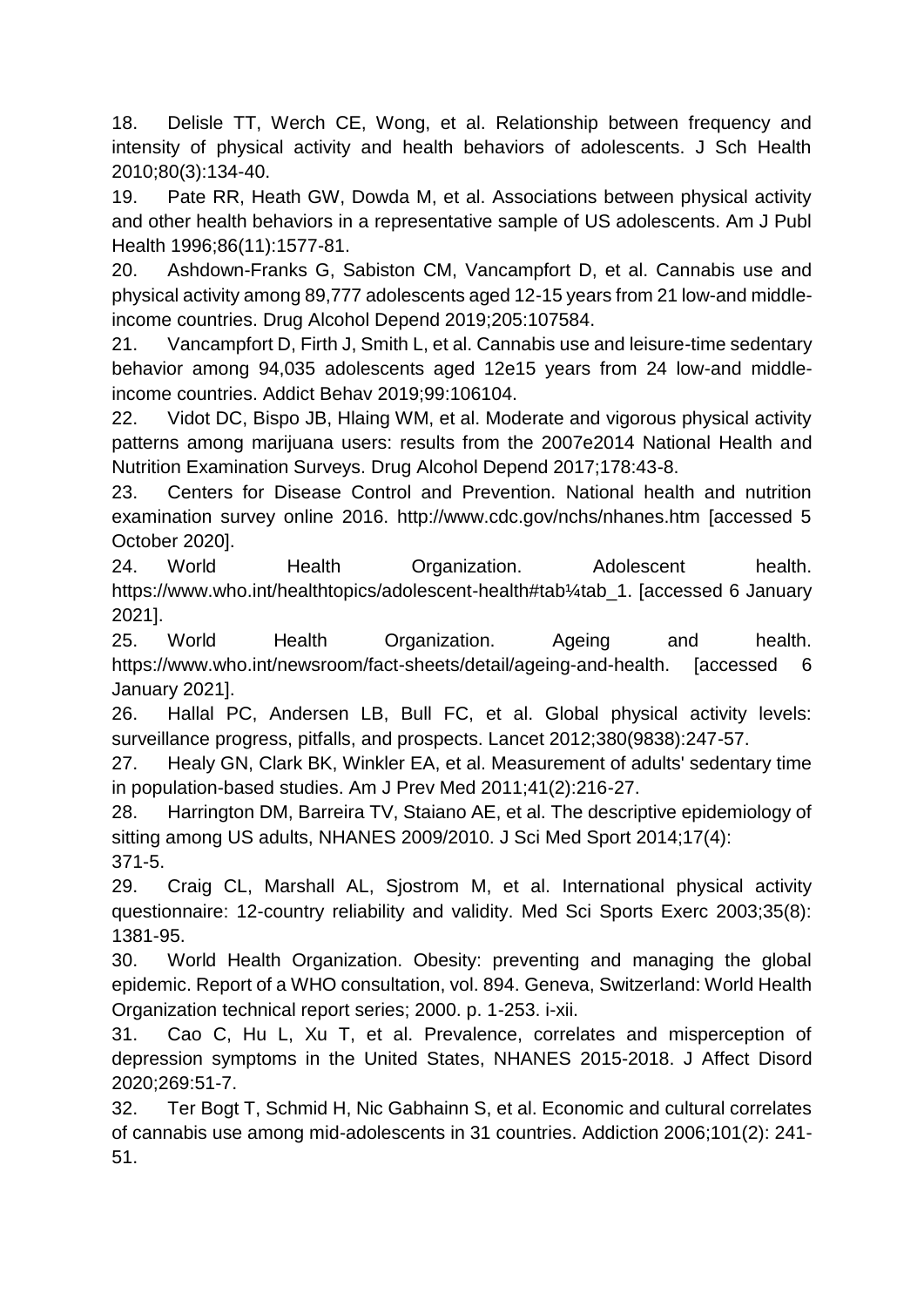33. Hawkley LC, Thisted RA, Cacioppo JT. Loneliness predicts reduced physical activity: cross-sectional & longitudinal analyses. Health Psychol 2009;28(3): 354-63.

34. de la Haye K, D'Amico EJ, Miles JN, et al. Covariance among multiple health risk behaviors in adolescents. PloS One 2014;9(5):e98141.

35. Copeland J, Swift W, Rees V. Clinical profile of participants in a brief intervention program for cannabis use disorder. J Subst Abuse Treat 2001;20(1):45- 52.

36. Gobbi G, Atkin T, Zytynski T, et al. Association of cannabis use in adolescence and risk of depression, anxiety, and suicidality in young adulthood: a systematic review and meta-analysis. JAMA Psychiatr 2019;76(4):426-34.

37. Renard J, Rushlow WJ, Laviolette SR. Effects of adolescent THC exposure on the prefrontal GABAergic system: implications for schizophrenia-related psychopathology. Front Psychiatr 2018;9:281.

38. Teychenne M, Costigan SA, Parker K. The association between sedentary behaviour and risk of anxiety: a systematic review. BMC Publ Health 2015;15(1):1-8.

39. Zhai L, Zhang Y, Zhang D. Sedentary behaviour and the risk of depression: a meta-analysis. Br J Sports Med 2015;49(11):705e9.

40. Kedzior KK, Laeber LT. A positive association between anxiety disorders and cannabis use or cannabis use disorders in the general population-a metaanalysis of 31 studies. BMC Psychiatr 2014;14(1):136.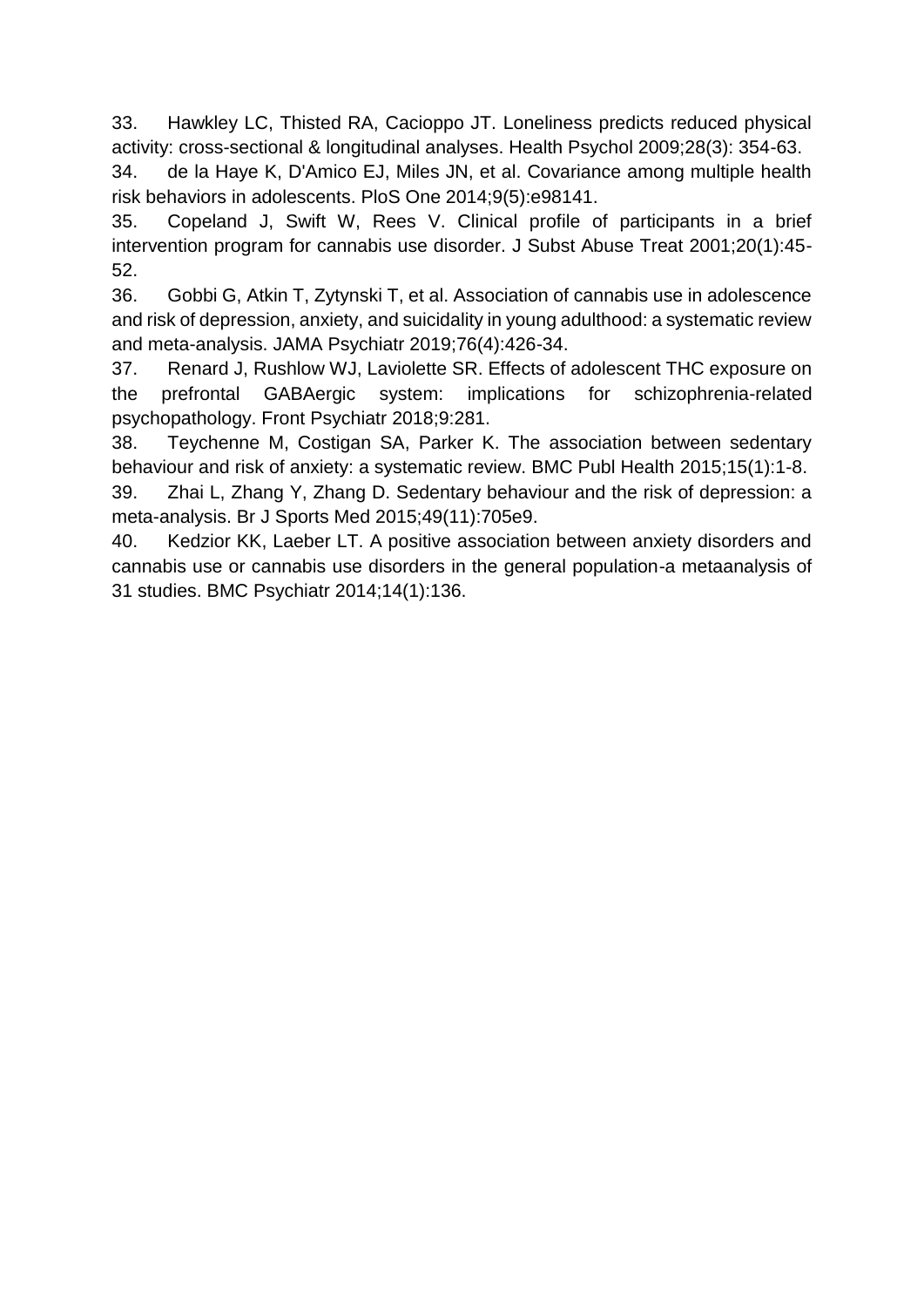|                                                                   | <b>No</b>  | Any        |         |
|-------------------------------------------------------------------|------------|------------|---------|
| Ν                                                                 | 7,344      | 8,478      |         |
| Weighted N                                                        | 58,475,137 | 85,252,562 |         |
| Age, y                                                            | 39.6       | 39.4       | 0.282   |
| Sex                                                               |            |            |         |
| Male                                                              | 35.5       | 64.5       |         |
| Female                                                            | 45.9       | 54.1       | < 0.001 |
| Race/ethnicity                                                    |            |            |         |
| Non-Hispanic white                                                | 33.7       | 66.3       |         |
| Non-Hispanic black                                                | 40.3       | 59.7       |         |
| Hispanic                                                          | 40.5       | 39.5       | < 0.001 |
| Other                                                             | 60         | 40         |         |
| <b>Marital status</b>                                             |            |            |         |
| Living alone                                                      | 34.9       | 65.1       |         |
| Living with someone                                               | 44         | 56         | < 0.001 |
| Family poverty ratio                                              |            |            |         |
| $<$ 1                                                             | 42         | 58         |         |
| $1 - 2$                                                           | 42.8       | 57.2       |         |
| $2 - 4$                                                           | 40.7       | 59.3       | 0.11    |
| $\geq 4$                                                          | 39.3       | 60.7       |         |
| Education                                                         |            |            |         |
| <high school<="" td=""><td>48.1</td><td>54.9</td><td></td></high> | 48.1       | 54.9       |         |
| High school                                                       | 38.9       | 61.1       | < 0.001 |
| >High school                                                      | 39.5       | 60.5       |         |
| Smoking status                                                    |            |            |         |
| Non-smoker                                                        | 57.4       | 42.6       |         |
| Past smoker                                                       | 19.5       | 80.5       | < 0.001 |
| <b>Current smoker</b>                                             | 17.3       | 82.7       |         |
| Chronic conditions                                                |            |            |         |
| No.                                                               | 34.2       | 65.8       |         |
| Yes                                                               | 41         | 59         | 0.032   |
| Other drug                                                        |            |            |         |
| No                                                                | 51.2       | 49.8       |         |
| Yes                                                               | 3.8        | 96.3       | < 0.001 |
| Depressive symptoms                                               |            |            |         |
| None or minimum                                                   | 43.3       | 56.7       |         |
| Mild                                                              | 32.6       | 67.4       | < 0.001 |
| Moderate to severe                                                | 31.9       | 68.1       |         |
| Time since last use                                               |            |            |         |
| <1 year                                                           |            | 32.5       |         |
| $1 - 2$ year                                                      |            | 4.0        |         |
| $2 - 3$ year                                                      |            | 4.4        |         |
| $3 - 4$ year                                                      |            | 3.2        |         |
| $4 - 5$ year                                                      |            | 2.4        |         |
| $5 + year$                                                        |            | 53.5       |         |

**Table 1. Characteristics of the US Adults 20-59 years According to Cannabis Use Status, NHANES 2007-2016**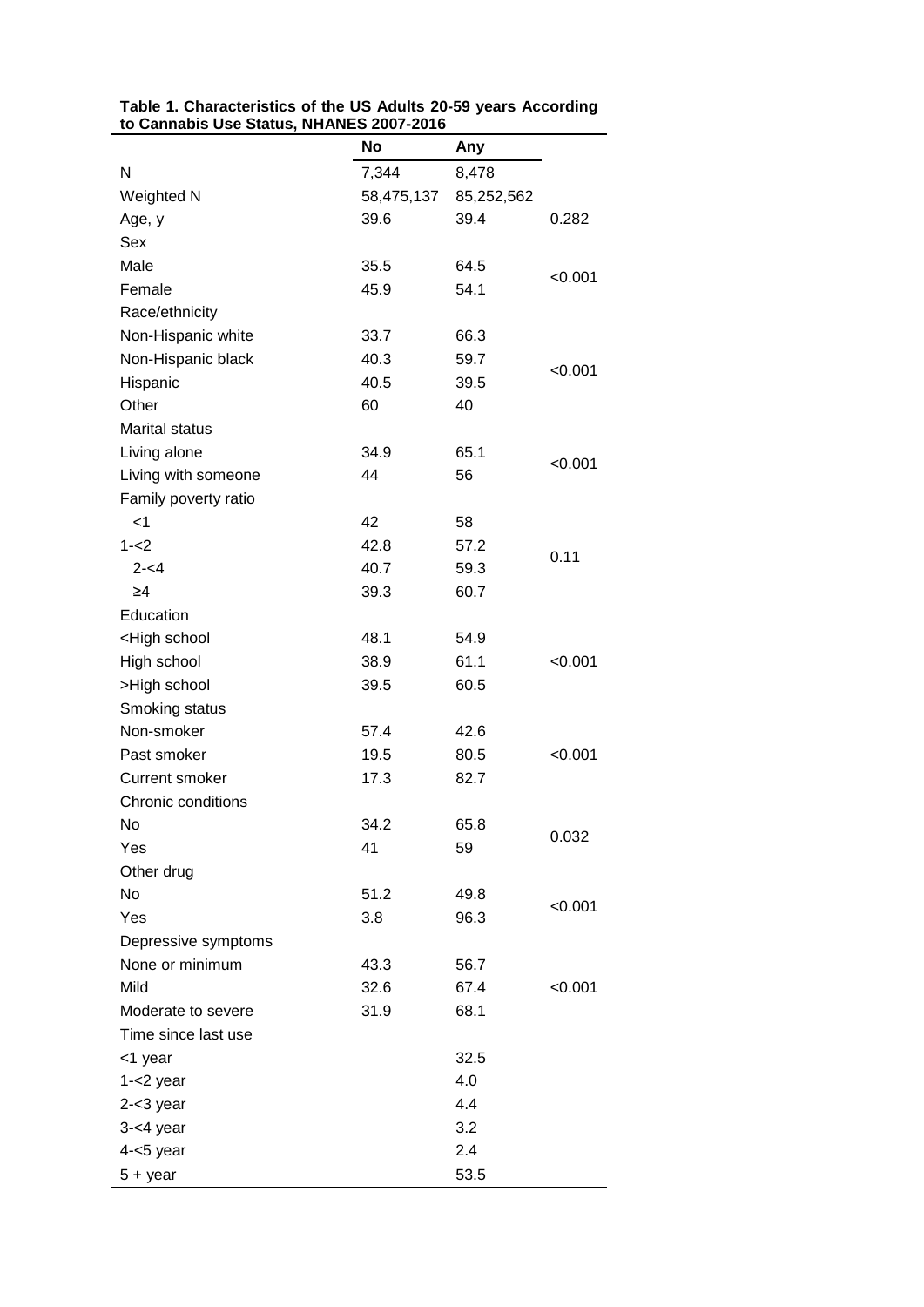|                                   | Univariate                        |                      |         |          |                                           | Age-adjusted         |       |          |                        | Multivariable-adjusted <sup>a</sup> |          |                        |         | Mutually-adjusted <sup>b</sup> |       |       |  |
|-----------------------------------|-----------------------------------|----------------------|---------|----------|-------------------------------------------|----------------------|-------|----------|------------------------|-------------------------------------|----------|------------------------|---------|--------------------------------|-------|-------|--|
| Logistic regression               | OR (95%)                          |                      | p value | OR (95%) |                                           | p<br>value           |       | OR (95%) |                        | p value                             | OR (95%) |                        | p value |                                |       |       |  |
| <b>MVPA (Active vs. Inactive)</b> |                                   |                      |         |          |                                           |                      |       |          |                        |                                     |          |                        |         |                                |       |       |  |
| Overall                           | 1.2                               | (1.1 to              | 1.3)    | 0.000    | 1.2                                       | (1.1 to              | (1.3) | 0.000    | 1.2                    | (1.1 to                             | 1.4)     | 0.000                  | 1.2     | $(1.1)$ to                     | 1.4)  | 0.000 |  |
| Male                              | 1.2                               | (1.0 <sub>to</sub> ) | 1.4)    | 0.008    | 1.2                                       | (1.1 to              | (1.4) | 0.008    | 1.3                    | (1.1)                               | (1.5)    | 0.000                  | 1.3     | $(1.1)$ to                     | 1.5)  | 0.000 |  |
| Female                            | 1.2                               | (1.1)                | (1.3)   | 0.003    | 1.2                                       | (1.1)                | (1.3) | 0.004    | 1.2                    | (1.0)                               | 1.4)     | 0.034                  | 1.2     | (1.0 <sub>to</sub> )           | 1.4)  | 0.027 |  |
| TV $(>=2$ hr/day vs. <2 hr/day)   |                                   |                      |         |          |                                           |                      |       |          |                        |                                     |          |                        |         |                                |       |       |  |
| Overall                           | 1.3                               | (1.2 <sub>to</sub> ) | 1.5)    | 0.000    | 1.3                                       | (1.2 to              | 1.5)  | 0.000    | 1.2                    | (1.0 <sub>to</sub> )                | 1.4)     | 0.016                  | 1.2     | (1.0 to                        | 1.4)  | 0.023 |  |
| Male                              | 1.5                               | (1.2 <sub>to</sub> ) | (1.8)   | 0.000    | 1.5                                       | (1.2 to              | 1.8)  | 0.000    | 1.3                    | $(1.1)$ to                          | (1.6)    | 0.017                  | 1.3     | $(1.1$ to                      | 1.6)  | 0.015 |  |
| Female                            | 1.2                               | (1.0 <sub>to</sub> ) | (1.4)   | 0.021    | 1.2                                       | (1.0 to              | (1.4) | 0.020    | 1.1                    | $(1.0)$ to                          | (1.3)    | 0.112                  | 1.1     | (0.9 <sub>to</sub> )           | 1.3)  | 0.305 |  |
| PC $(>=1$ hr/day vs. <1 hr/day)   |                                   |                      |         |          |                                           |                      |       |          |                        |                                     |          |                        |         |                                |       |       |  |
| Overall                           | 1.2                               | (1.0 <sub>to</sub> ) | 1.4)    | 0.021    | 1.2                                       | (1.0 to              | 1.4)  | 0.018    | 1.2                    | (1.0 <sub>to</sub> )                | (1.4)    | 0.059                  | 1.2     | (1.0 <sub>to</sub> )           | 1.3)  | 0.056 |  |
| Male                              | 1.2                               | (1.0 <sub>to</sub> ) | 1.4)    | 0.061    | 1.2                                       | (1.0 to              | 1.4)  | 0.043    | 1.2                    | $(1.0)$ to                          | (1.5)    | 0.113                  | 1.2     | (1.0 <sub>to</sub> )           | (1.5) | 0.069 |  |
| Female                            | 1.2                               | (1.0 to              | 1.5)    | 0.050    | 1.2                                       | (1.0 to              | 1.5)  | 0.049    | 1.1                    | (0.9 <sub>to</sub> )                | (1.4)    | 0.221                  | 1.1     | (0.9 <sub>to</sub> )           | 1.3)  | 0.296 |  |
| Linear regression                 | Beta-coefficient (95%)<br>p value |                      |         |          | <b>Beta-coefficient</b><br>(95%)<br>value |                      |       |          | Beta-coefficient (95%) |                                     | p value  | Beta-coefficient (95%) |         | p value                        |       |       |  |
| <b>Total Sitting</b>              |                                   |                      |         |          |                                           |                      |       |          |                        |                                     |          |                        |         |                                |       |       |  |
| Overall                           | 0.4                               | (0.2 <sub>to</sub> ) | (0.5)   | 0.000    | 0.4                                       | (0.2 <sub>to</sub> ) | 0.5)  | 0.000    | 0.3                    | $(0.1)$ to                          | (0.4)    | 0.004                  | 0.2     | $(0.1)$ to                     | (0.4) | 0.005 |  |
| Male                              | 0.2                               | $(-0.1)$ to          | (0.4)   | 0.145    | 0.2                                       | (-0.1 to             | (0.4) | 0.147    | 0.1                    | $(-0.1)$ to                         | (0.3)    | 0.255                  | 0.1     | $(-0.1)$ to                    | (0.3) | 0.283 |  |
| Female                            | 0.5                               | $(0.3)$ to           | (0.8)   | 0.000    | 0.6                                       | $(0.3)$ to           | (0.8) | 0.000    | 0.4                    | $(0.1)$ to                          | (0.6)    | 0.007                  | 0.3     | $(0.1)$ to                     | (0.6) | 0.011 |  |

**Table 2. Multivariable-adjusted Association of Cannabis Use and Weight Status Among US Adults 20-60 years, NHANES 2007-2016**

a Multivariable models were adjusted for age, body mass index, sex (in overall sample), race/ethnicity, marital status, education attainment, family poverty ratio, smoking status, chronic conditions (diabetes, CVD, and cancer), depressive symptoms, other drug.

**b** Additionally adjusted for total sitting for MVPA, or adjusted for MVPA for TV, PC and Total sitting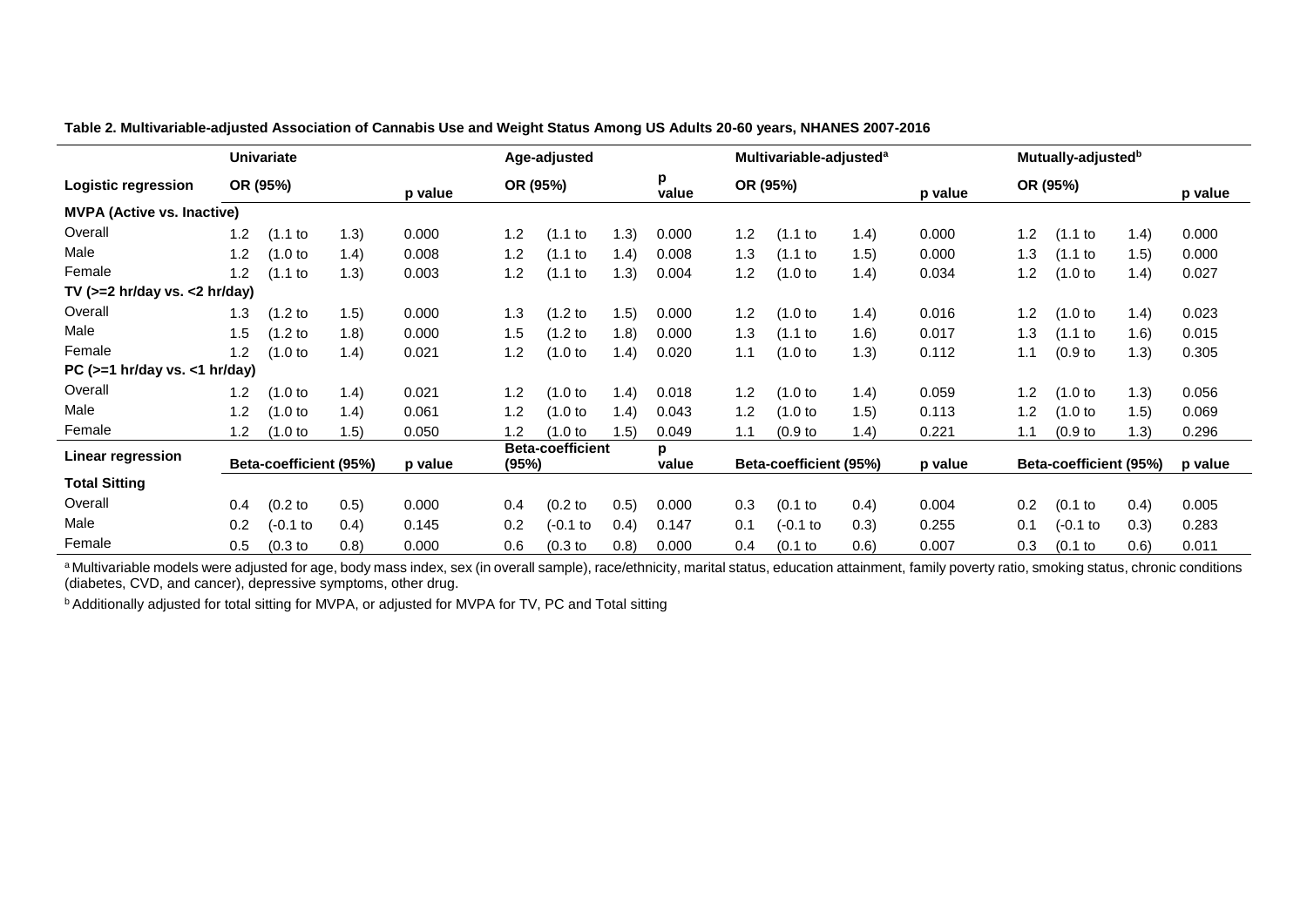|                                   | <b>Univariate</b><br>OR (95%) |                      |       | Age-adjusted<br>OR (95%) |                      |       |               | Multivariable-adjusted <sup>a</sup> | Mutually-adjusted <sup>b</sup> |               |                      |       |  |
|-----------------------------------|-------------------------------|----------------------|-------|--------------------------|----------------------|-------|---------------|-------------------------------------|--------------------------------|---------------|----------------------|-------|--|
| <b>Logistic regression</b>        |                               |                      |       |                          |                      |       | OR (95%)      |                                     |                                | OR (95%)      |                      |       |  |
| <b>MVPA (Active vs. Inactive)</b> |                               |                      |       |                          |                      |       |               |                                     |                                |               |                      |       |  |
| Overall                           |                               |                      |       |                          |                      |       |               |                                     |                                |               |                      |       |  |
| <1 year                           |                               | 1 [reference]        |       |                          | 1 [reference]        |       |               | 1 [reference]                       |                                |               | 1 [reference]        |       |  |
| $1 - 4$ year                      | 1.1                           | (0.9 <sub>to</sub> ) | (1.3) | 1.0                      | (0.9 <sub>to</sub> ) | (1.3) | 0.8           | (0.6 <sub>to</sub> )                | (1.0)                          | 0.8           | $(0.6)$ to           | 1.0)  |  |
| $5 + year$                        | 0.9                           | (0.8 <sub>to</sub> ) | 1.0)  | 1.1                      | (0.9 <sub>to</sub> ) | 1.2)  | 0.8           | $(0.7)$ to                          | 0.9)                           | 0.8           | $(0.7)$ to           | (0.9) |  |
| P for trend                       |                               | 0.013                |       |                          | 0.417                |       |               | 0.030                               |                                |               | 0.030                |       |  |
| Male                              |                               |                      |       |                          |                      |       |               |                                     |                                |               |                      |       |  |
| <1 year                           | 1 [reference]                 |                      |       | 1 [reference]            |                      |       | 1 [reference] |                                     |                                | 1 [reference] |                      |       |  |
| $1 - 4$ year                      | 1.0                           | $(0.8)$ to           | (1.3) | 1.0                      | $(0.8)$ to           | 1.2)  | 0.7           | $(0.6)$ to                          | (0.9)                          | 0.7           | (0.6 <sub>to</sub> ) | 0.9)  |  |
| $5 + year$                        | 0.7                           | (0.6 <sub>to</sub> ) | 0.9)  | 1.0                      | $(0.8)$ to           | 1.2)  | 0.7           | (0.6)                               | 0.9)                           | 0.8           | (0.6)                | 0.9)  |  |
| P for trend                       |                               | < 0.001              |       |                          | 0.805                |       |               | 0.015                               |                                |               | 0.016                |       |  |
| Female                            |                               |                      |       |                          |                      |       |               |                                     |                                |               |                      |       |  |
| <1 year                           |                               | 1 [reference]        |       |                          | 1 [reference]        |       |               | 1 [reference]                       |                                |               | 1 [reference]        |       |  |
| $1 - 4$ year                      | 1.3                           | (1.0 to              | 1.7)  | 1.2                      | (0.9 <sub>to</sub> ) | 1.6)  | 0.9           | (0.6 <sub>to</sub> )                | 1.2)                           | 0.9           | (0.6 <sub>to</sub> ) | 1.2)  |  |
| $5 + year$                        | 1.1                           | (0.9 <sub>to</sub> ) | (1.3) | 1.2                      | (1.0 to              | (1.5) | 0.9           | $(0.7)$ to                          | 1.1)                           | 0.9           | $(0.7)$ to           | (1.1) |  |
| P for trend                       |                               | 0.706                |       |                          | 0.050                |       |               | 0.407                               |                                |               | 0.384                |       |  |
| TV $(>=2$ hr/day vs. <2 hr/day)   |                               |                      |       |                          |                      |       |               |                                     |                                |               |                      |       |  |
| Overall                           |                               |                      |       |                          |                      |       |               |                                     |                                |               |                      |       |  |
| <1 year                           |                               | 1 [reference]        |       |                          | 1 [reference]        |       | 1 [reference] |                                     |                                | 1 [reference] |                      |       |  |
| $1 - 4$ year                      | 1.0                           | $(0.7)$ to           | (1.3) | 1.0                      | $(0.8)$ to           | 1.3)  | 1.1           | (0.9 <sub>to</sub> )                | 1.5)                           | 1.1           | (0.9 <sub>to</sub> ) | 1.4)  |  |
| $5 + year$                        | 1.0                           | (0.9 <sub>to</sub> ) | 1.2)  | 0.9                      | $(0.7)$ to           | (1.0) | 0.9           | (0.8 <sub>to</sub> )                | 1.1)                           | 0.9           | (0.8 <sub>to</sub> ) | (1.1) |  |
| P for trend                       |                               | 0.907                |       |                          | 0.076                |       |               | 0.381                               |                                |               | 0.260                |       |  |
| Male                              |                               |                      |       |                          |                      |       |               |                                     |                                |               |                      |       |  |
| <1 year                           | 1 [reference]                 |                      |       | 1 [reference]            |                      |       | 1 [reference] |                                     |                                | 1 [reference] |                      |       |  |

| Table 3. Multivariable-adjusted Association of Last Cannabis Use and Weight Status Among US Adults 20-60 years, NHANES 2007-2016 |  |
|----------------------------------------------------------------------------------------------------------------------------------|--|
|                                                                                                                                  |  |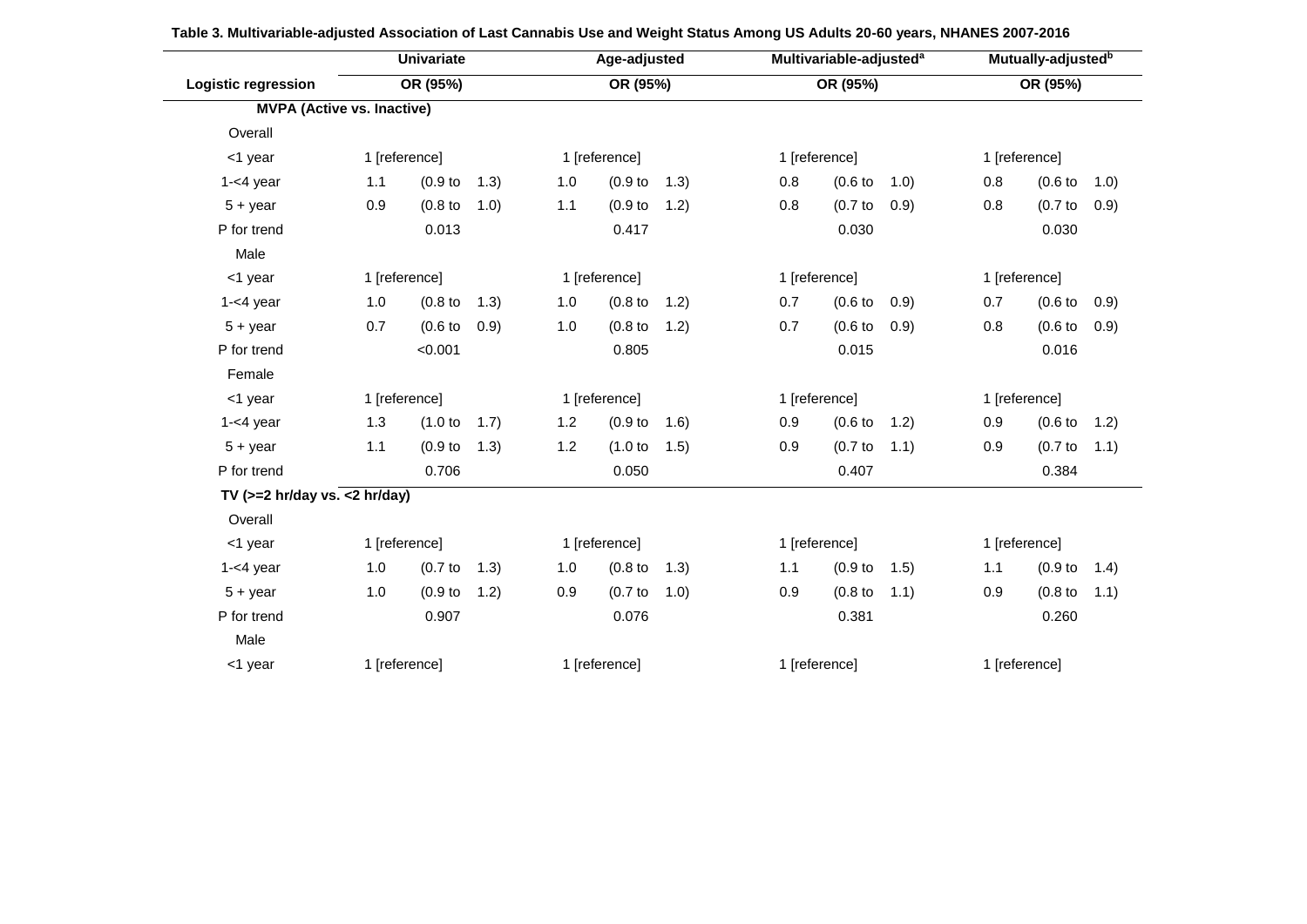| $1 - 4$ year                    | 0.9           | $(0.7)$ to             | 1.2) | 0.9 | $(0.7)$ to             | 1.2) | 1.0 | (0.7)                  | 1.4)  | 1.0                    | $(0.7)$ to           | (1.3) |  |
|---------------------------------|---------------|------------------------|------|-----|------------------------|------|-----|------------------------|-------|------------------------|----------------------|-------|--|
| $5 + year$                      | 1.1           | (0.9 <sub>to</sub> )   | 1.3) | 0.9 | (0.7)                  | 1.2) | 1.0 | $(0.8)$ to             | 1.3)  | 1.0                    | $(0.7)$ to           | 1.2)  |  |
| P for trend                     |               | 0.331                  |      |     | 0.566                  |      |     | 0.912                  |       |                        | 0.787                |       |  |
| Female                          |               |                        |      |     |                        |      |     |                        |       |                        |                      |       |  |
| <1 year                         | 1 [reference] |                        |      |     | 1 [reference]          |      |     | 1 [reference]          |       | 1 [reference]          |                      |       |  |
| $1 - 4$ year                    | 1.1           | $(0.8)$ to             | 1.6) | 1.2 | $(0.8)$ to             | 1.7) | 1.4 | (0.9 <sub>to</sub> )   | (2.0) | 1.3                    | (0.9 <sub>to</sub> ) | (1.9) |  |
| $5 + year$                      | 1.0           | $(0.8)$ to             | 1.2) | 0.8 | $(0.6)$ to             | 1.1) | 0.9 | $(0.7)$ to             | 1.2)  | 0.9                    | (0.6)                | 1.2)  |  |
| P for trend                     |               | 0.577                  |      |     | 0.059                  |      |     | 0.275                  |       |                        | 0.190                |       |  |
| PC $(>=1$ hr/day vs. <1 hr/day) |               |                        |      |     |                        |      |     |                        |       |                        |                      |       |  |
| Overall                         |               |                        |      |     |                        |      |     |                        |       |                        |                      |       |  |
| <1 year                         | 1 [reference] |                        |      |     | 1 [reference]          |      |     | 1 [reference]          |       | 1 [reference]          |                      |       |  |
| $1 - 4$ year                    | 1.2           | (1.0 to                | 1.5) | 1.1 | (0.9 <sub>to</sub> )   | 1.4) | 1.0 | (0.8 <sub>to</sub> )   | (1.3) | 1.0                    | (0.8 <sub>to</sub> ) | 1.3)  |  |
| $5 + year$                      | 1.0           | $(0.8)$ to             | 1.1) | 1.1 | (1.0 to                | 1.3) | 1.0 | (0.9 <sub>to</sub> )   | 1.2)  | 1.0                    | (0.9 <sub>to</sub> ) | 1.2)  |  |
| P for trend                     |               | 0.305                  |      |     | 0.129                  |      |     | 0.891                  |       |                        | 0.913                |       |  |
| Male                            |               |                        |      |     |                        |      |     |                        |       |                        |                      |       |  |
| <1 year                         |               | 1 [reference]          |      |     | 1 [reference]          |      |     | 1 [reference]          |       |                        | 1 [reference]        |       |  |
| $1 - 4$ year                    | 1.7           | (1.2)                  | 2.4) | 1.6 | (1.2)                  | 2.2) | 1.5 | (1.1 to                | 2.0)  | 1.5                    | $(1.1$ to            | 2.0)  |  |
| $5 + year$                      | 1.0           | (0.8)                  | 1.2) | 1.2 | (1.0 to                | 1.5) | 1.1 | (0.9 <sub>to</sub> )   | 1.4)  | 1.1                    | (0.9 <sub>to</sub> ) | 1.4)  |  |
| P for trend                     |               | 0.153                  |      |     | 0.270                  |      |     | 0.767                  |       |                        | 0.790                |       |  |
| Female                          |               |                        |      |     |                        |      |     |                        |       |                        |                      |       |  |
| <1 year                         |               | 1 [reference]          |      |     | 1 [reference]          |      |     | 1 [reference]          |       |                        | 1 [reference]        |       |  |
| $1 - 4$ year                    | 0.8           | (0.5)                  | 1.1) | 0.8 | $(0.5)$ to             | 1.1) | 0.7 | (0.5 <sub>to</sub> )   | 1.0)  | 0.7                    | $(0.5)$ to           | 1.0)  |  |
| $5 + year$                      | 0.9           | (0.7)                  | 1.2) | 1.0 | $(0.8)$ to             | 1.4) | 0.9 | $(0.7)$ to             | 1.2)  | 0.9                    | $(0.7)$ to           | 1.2)  |  |
| P for trend                     |               | 0.941                  |      |     | 0.513                  |      |     | 0.927                  |       |                        | 0.903                |       |  |
| <b>Linear regression</b>        |               | Beta-coefficient (95%) |      |     | Beta-coefficient (95%) |      |     | Beta-coefficient (95%) |       | Beta-coefficient (95%) |                      |       |  |
| <b>Total sitting</b>            |               |                        |      |     |                        |      |     |                        |       |                        |                      |       |  |
| Overall                         |               |                        |      |     |                        |      |     |                        |       |                        |                      |       |  |
| <1 year                         |               | 1 [reference]          |      |     | 1 [reference]          |      |     | 1 [reference]          |       |                        | 1 [reference]        |       |  |
|                                 |               |                        |      |     |                        |      |     |                        |       |                        |                      |       |  |